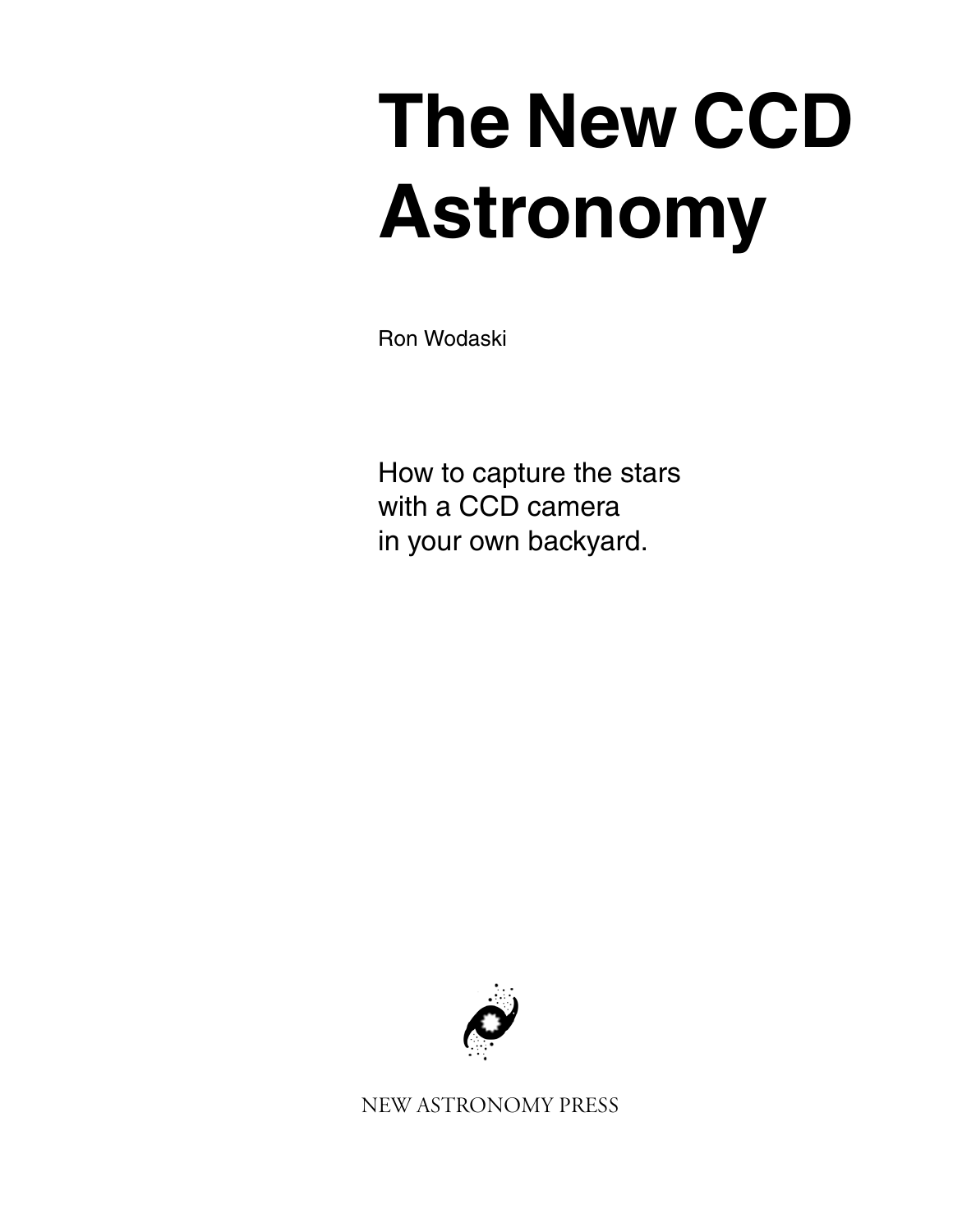#### **Comments from Readers**

*"While the popularity of CCD's for astronomical imaging has grown exponentially in the last few years, there is a surprising dearth of informative or helpful literature on this exciting new field of amateur astronomy. This book fills that niche admirably, providing a complete "how-to" for the beginning to intermediate CCD astronomer. It removes the "black art" from CCD imaging and allows anyone to easily learn what it takes to begin maximizing the use of their CCD camera and get started down the path to acquiring wonderful images. A must-have that will become the bible of many CCD astronomers."*

- Jeff Hapeman

*"Ron has the knack of explaining and then demonstrating processing techniques in an understandable manner. For me as a Photoshop novice, I was able to become productive in image processing very quickly. Also, this book is chock full of practical insights on both hardware and software. This book will become the essential handbook for CCD Imaging."*

- John Smith, Tucson, AZ

*"An excellent resource and reference guide for the amateur and experienced astrophotographer which provides a thorough description of the issues, rationale and processes involved for each step in the CCD imaging of the universe and its countless wonders. Many valuable illustrations are also supplied to support each underlying theme and issue as well as an analysis of imaging software and hardware. A complete reference guide which is a must for any astrophotographer's library."*

- Anthony Ayiomamitis, Athens, Greece

*"I attempted ccd imaging in the mid 1990's and gave up on it after some pretty dismal results. After learning about this book, and utilizing the information provided here, I took up the hobby again and was producing good images after just a few nights out (and excellent images after just a few months!)"*

- Randy Nulman

*"At long last! A superb volume of information that helped me transition 25 years of film photography experience into the new realm of CCD imaging."*

- John Gleason, www.celestialimage.com

*"If you want to learn CCD imaging (and skip the PhD in mathematics!), this is your guide to success."* - John Polhamus

*"The most complete and helpful guide to CCD imaging available anywhere. A must have for both the beginner and seasoned CCD imager."* 

- Rob MacKay, www.darkhorizons.org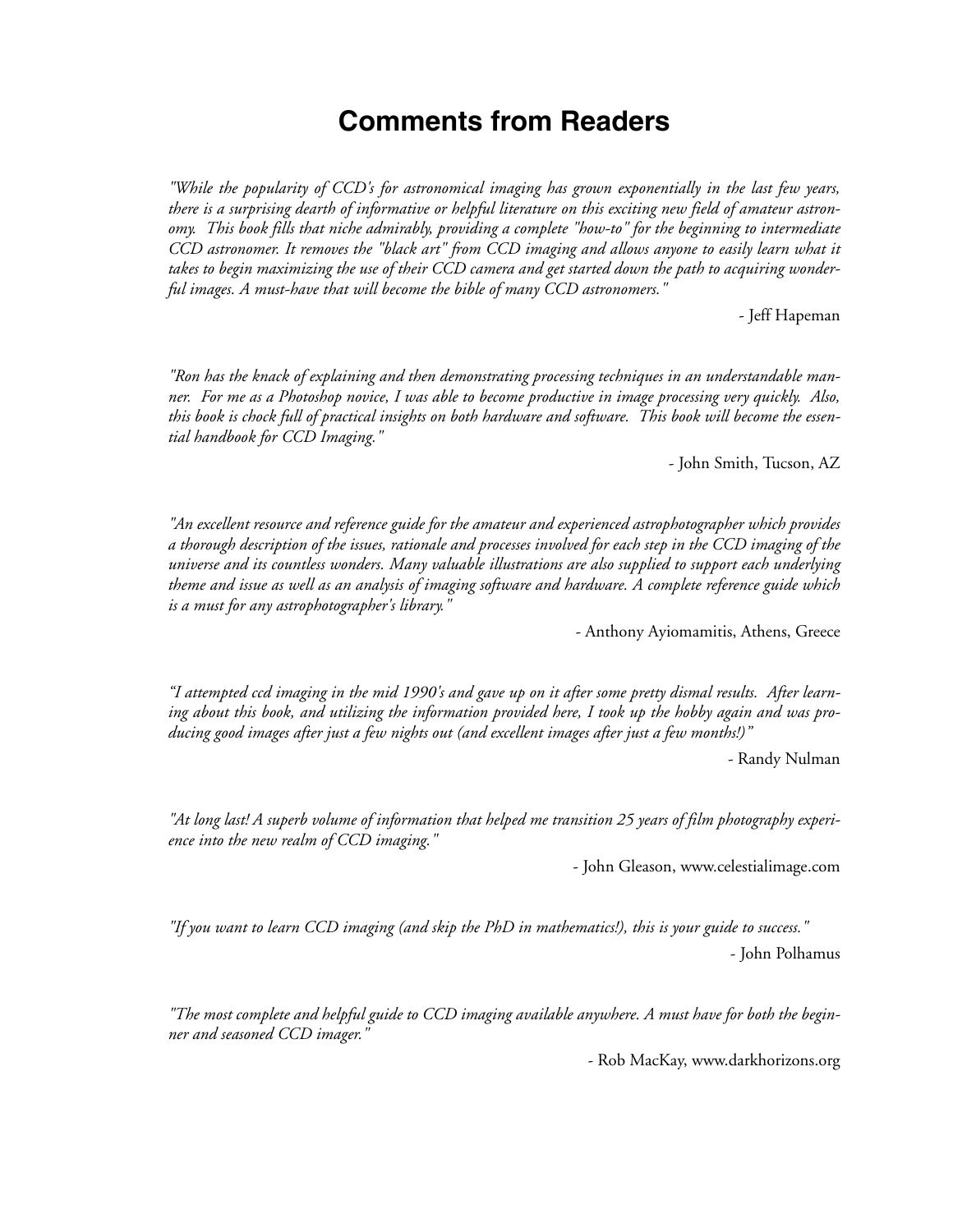## **More Comments from Readers**

*"As I strive to achieve the highest level of quality possible in Astronomical CCD imaging, The New CCD Astronomy has been there every step of the way. It is without a doubt, the most comprehensive and authoritative 'how to' book ever written for this most rewarding hobby."*

> - Mark Jenkins Beloit, WI

*"Mr. Wodaski gives an excellent coverage of methods to be used in taking CCD images with equipment available to any amateur. This is a practical book, full of comprehensive advice, which rescued me from the muddle of conflicting, confusing literature previously available. The New CCD Astronomy is a classic that all neophyte and experienced imagers should own."*

- Morgan S. Wilson, MD

*"As a newcomer to CCD imaging, I was reading everything I could find. I ordered Ron's book after reading the first online drafts."*

> - Frank Hainley Moraga, California

*"When I pack for the dark sky site, The New Astronomy gets packed first...even before my scope! A scope, a CCD camera, a little starlight, and The New Astronomy are a recipe for success. Your images will improve dramatically almost overnight."*

> - Mark R. Holbrook www.ccdastronomy.com

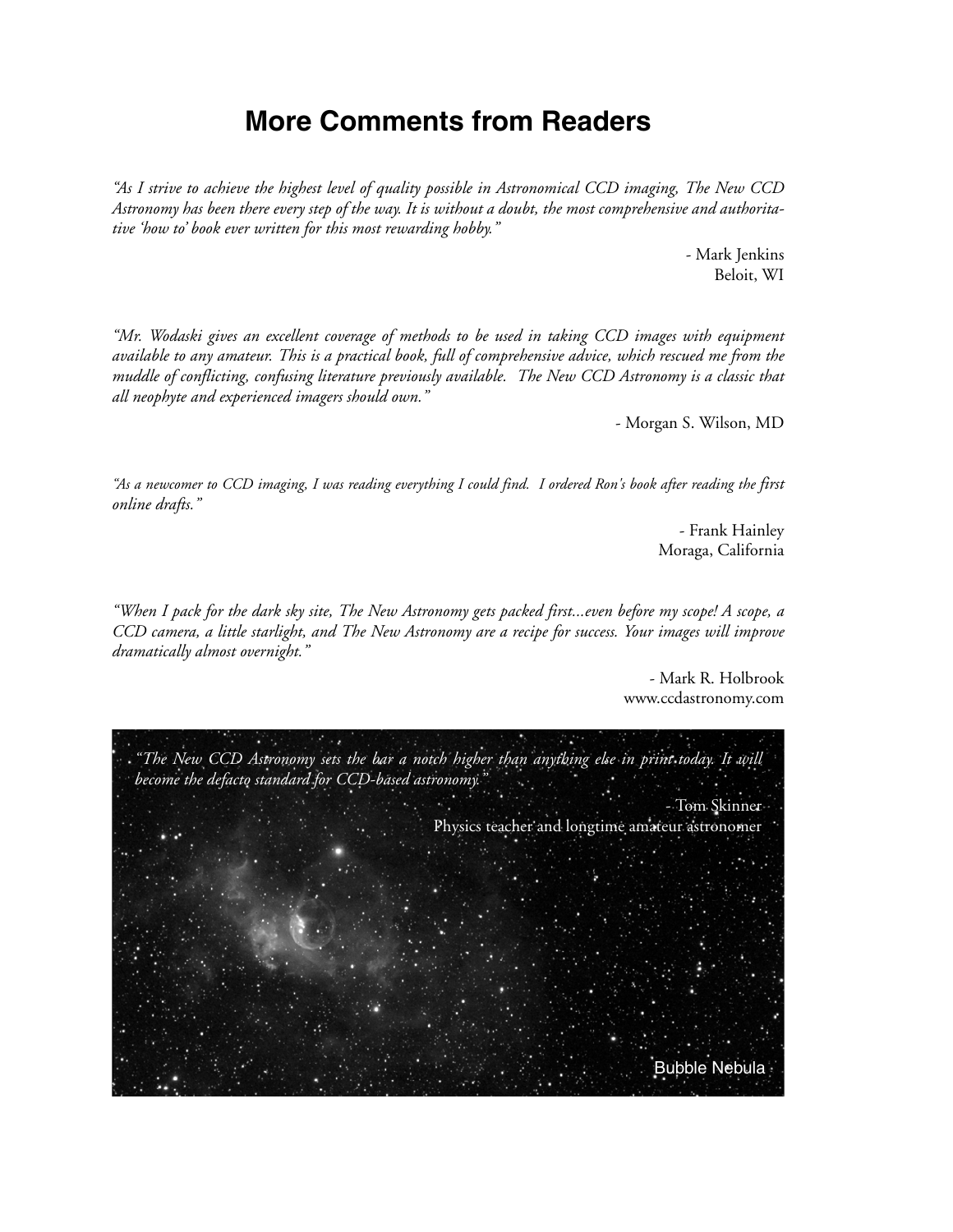Published by New Astronomy Press PO Box 1766, Duvall, WA 98019 USA New Astronomy Press http://www.newastro.com © 2002 Ron Wodaski

No part of this publication may be reproduced, stored in a retrieval system, or transmitted in any form or by any means, electronic, mechanical, photocopying, recording, scanning, or otherwise, excepted as permitted under Sections 107 or 108 of the 1976 United States Copyright Act, without the prior written permission of the copyright owner. Requests for permission should be address to Ron Wodaski, PO Box 1766, Duvall, WA 98019 Email: permissions@newastro.com.

First published 2002

Published in the United States of America

Printed by Edwards Brothers, Inc. Ann Arbor, MI

Typeset in Adobe Garamond and Adobe Helvetica

Library of Congress Control Number: 2001119349 ISBN 0-9711237-0-5

10 9 8 7 6 5 4 3 2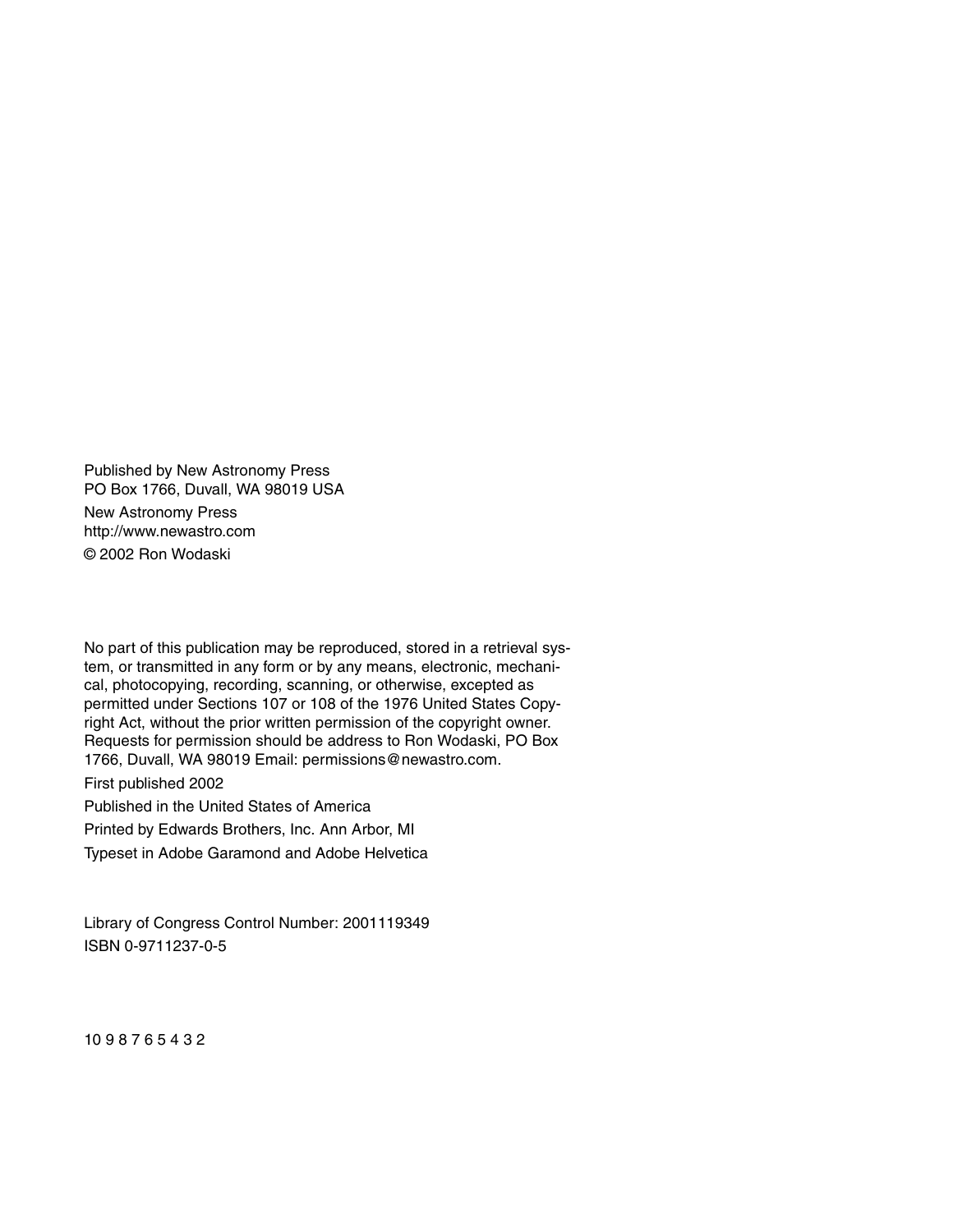# *For my wife Donna Brown. Without her support, none of this would have been possible.*

#### *Acknowledgements*

I would like to extend a hearty thank you to the many online readers who supported me in a wide variety of ways during the time I wrote this book. This includes everything from contributing images to the book, to volunteering to review chapters and making suggestions. My readers have been a major motivation to me during the time I've been writing and researching this book. Among my best helpers were those who took the time to ask insightful and sometimes desperate questions about the art of CCD imaging.

Various companies have supplied hardware or software to make it easier for me to review their products. These include SBIG, Finger Lakes Instruments, Software Bisque, Hutech, and Custom Scientific, who provided products and took time to explain sometimes complex hardware or software. Many other companies provided assistance in a variety of ways, including Anacortes Telescope & Wild Bird, Diffraction Limited, Astro-Physics, Axiom Research, Excelsior Optics, Optec, and Tom Osypowski.

Product names occur often in the book. These names are protected by patents, copyrights, trademarks, and so on. These names are the property of their respective owners.

Unless otherwise noted, images were taken by the author. Images contributed by other individuals are attributed individually. They are copyrighted by their respective authors who retain all rights.

#### *About the cover*

The cover image is built from two different images taken by Tony Hallas. The lower half is a time exposure of the observing field at Sunglow Ranch in Arizona, where Tony, myself, and a number of other imagers and observers spent a wonderful week under the stars in May, 2000. Tony walked around to the individual observers and "painted" their equipment with a red flashlight during the exposure. The white glowing objects are laptop screens; mine is the second one from the right. The upper half of the image is the Sagittarius star cloud, an area full of imaging opportunities.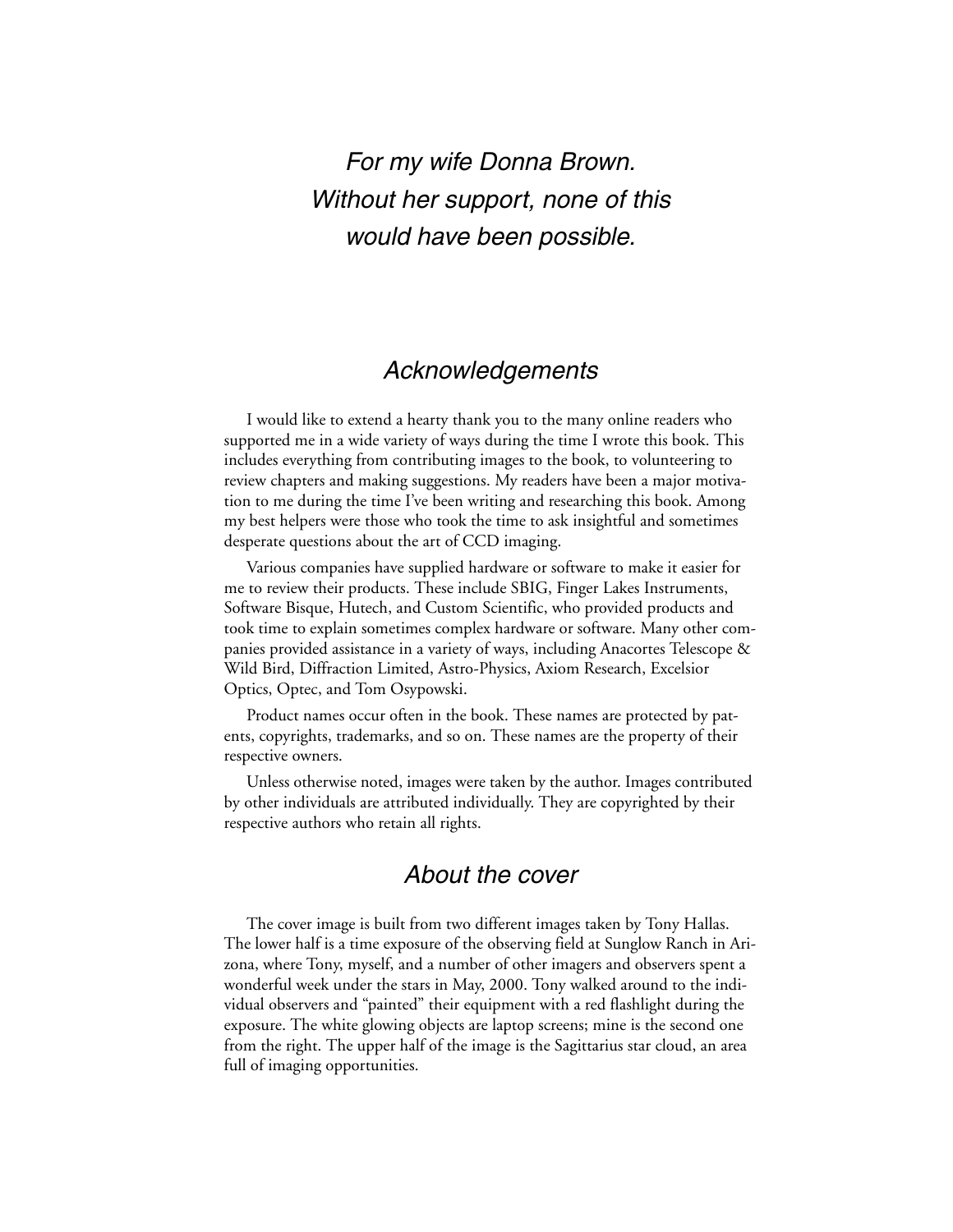## **Table of Contents**

# **Part One: Getting Started with CCD**

| Section 3: What Can I Do with a CCD Camera?  19 |
|-------------------------------------------------|
|                                                 |
|                                                 |
|                                                 |
|                                                 |
|                                                 |
|                                                 |
|                                                 |
|                                                 |
|                                                 |
|                                                 |
|                                                 |
|                                                 |
|                                                 |
|                                                 |
|                                                 |
|                                                 |
|                                                 |
|                                                 |
|                                                 |
|                                                 |
|                                                 |
|                                                 |
|                                                 |
|                                                 |
|                                                 |
|                                                 |
|                                                 |
|                                                 |
|                                                 |
|                                                 |
|                                                 |
|                                                 |
|                                                 |
|                                                 |
|                                                 |
|                                                 |
|                                                 |
|                                                 |
|                                                 |
|                                                 |
|                                                 |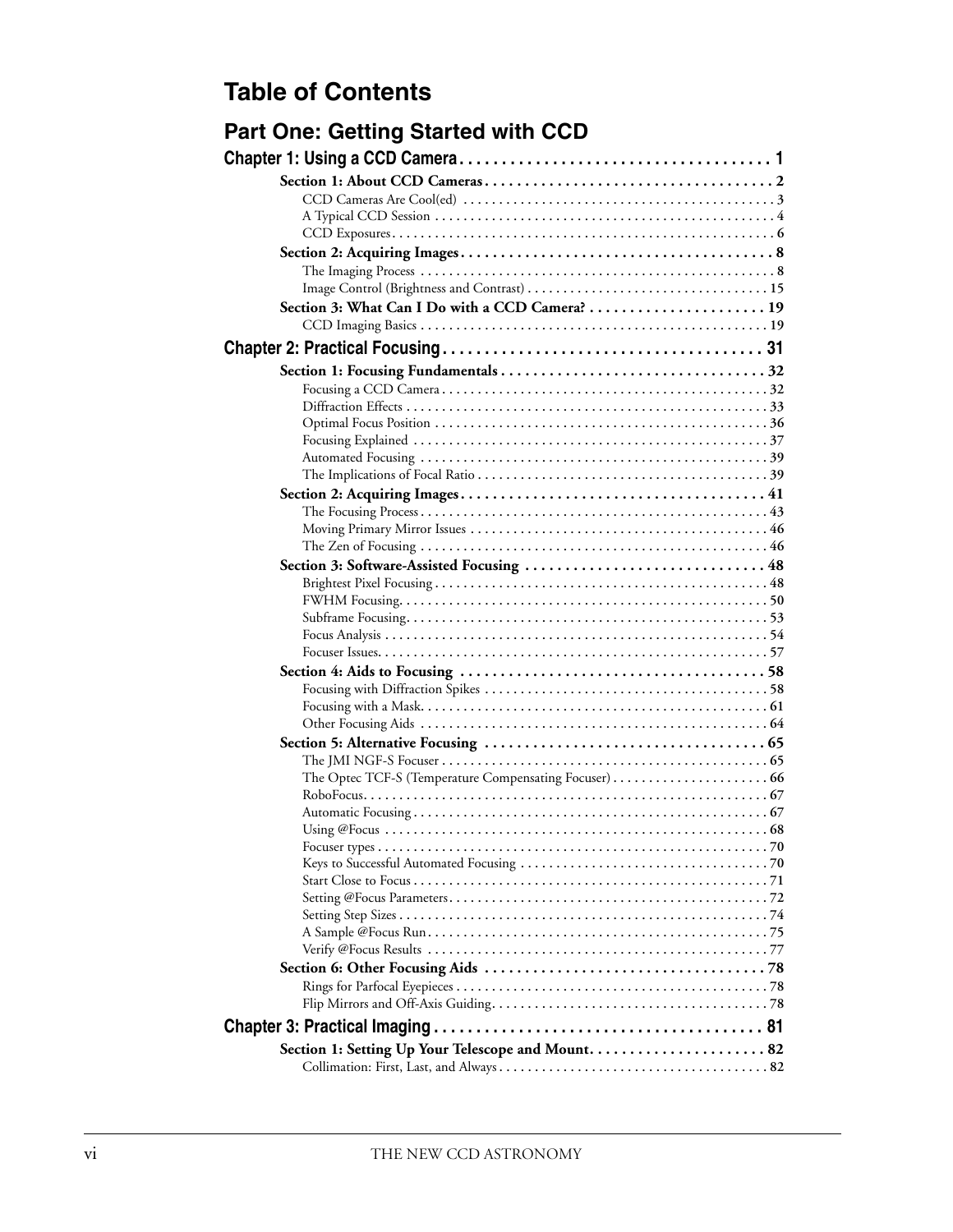| AutoAstrometry for Multiple Images in a Folder116 |  |
|---------------------------------------------------|--|
|                                                   |  |

# **Part Two: Taking Great Images Chapter 4: The Hardware Explained.......**

| Section 3: Choosing Camera and Software  152       |  |
|----------------------------------------------------|--|
|                                                    |  |
|                                                    |  |
|                                                    |  |
|                                                    |  |
|                                                    |  |
| Section 4: Matching Camera, Telescope, & Mount 166 |  |
|                                                    |  |
|                                                    |  |
|                                                    |  |
|                                                    |  |
|                                                    |  |
|                                                    |  |
|                                                    |  |
|                                                    |  |
|                                                    |  |
|                                                    |  |
|                                                    |  |
|                                                    |  |
| Chapter 5: Taking Guided Exposures  187            |  |
|                                                    |  |
|                                                    |  |
|                                                    |  |
|                                                    |  |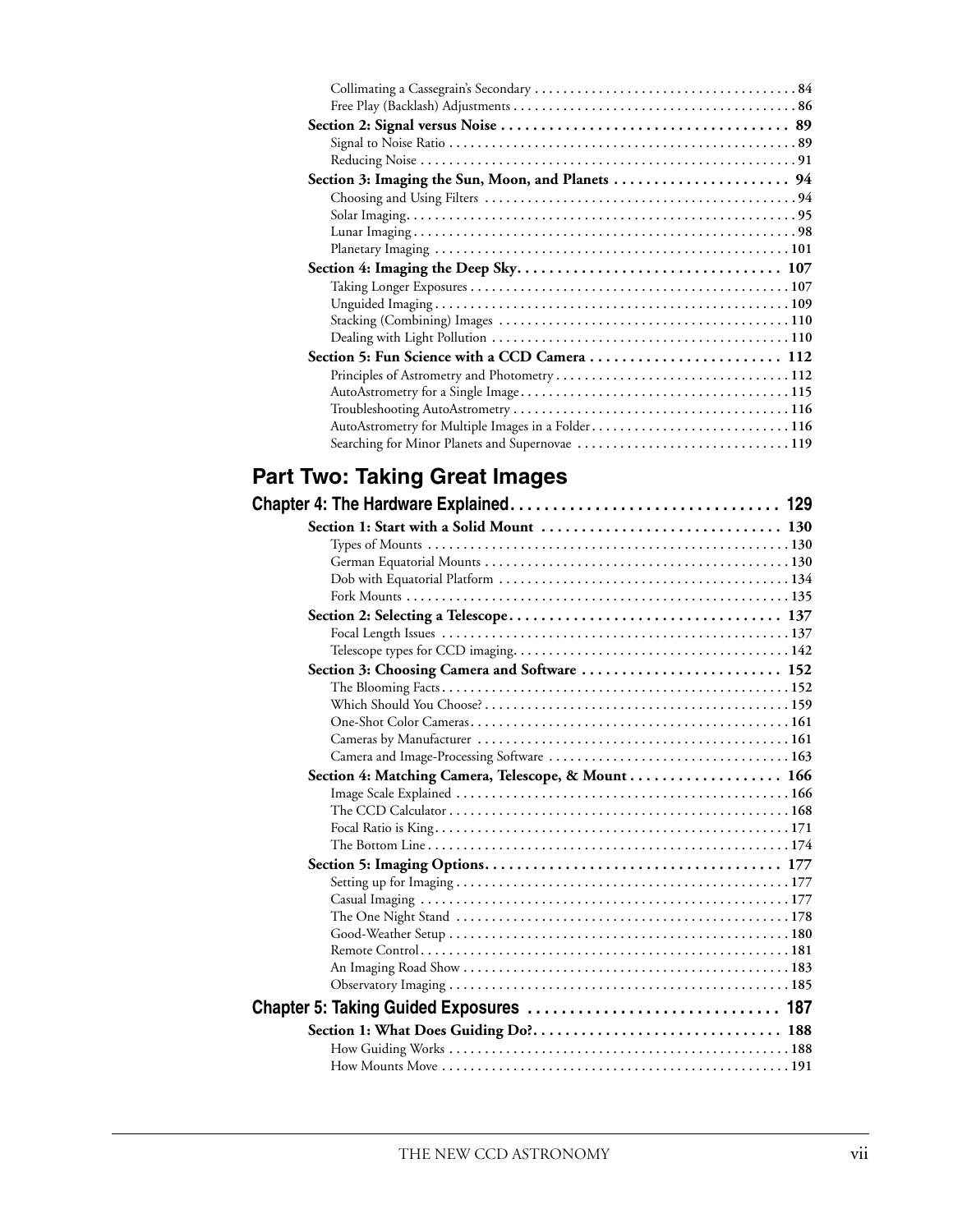| Chapter 6: Increasing Image Quality  227               |  |
|--------------------------------------------------------|--|
|                                                        |  |
|                                                        |  |
|                                                        |  |
|                                                        |  |
|                                                        |  |
|                                                        |  |
|                                                        |  |
|                                                        |  |
|                                                        |  |
|                                                        |  |
|                                                        |  |
|                                                        |  |
|                                                        |  |
|                                                        |  |
|                                                        |  |
|                                                        |  |
|                                                        |  |
|                                                        |  |
|                                                        |  |
|                                                        |  |
|                                                        |  |
|                                                        |  |
| Section 6: Dealing with Light-Pollution Gradients  297 |  |
|                                                        |  |
|                                                        |  |
|                                                        |  |
|                                                        |  |
|                                                        |  |
|                                                        |  |
| <b>Part Three: Advanced Image Processing</b>           |  |
|                                                        |  |
| Section 1: Principles of Color Imaging322              |  |
|                                                        |  |

| Section 1: Principles of Color Imaging322 |  |
|-------------------------------------------|--|
|                                           |  |
|                                           |  |
|                                           |  |
|                                           |  |
|                                           |  |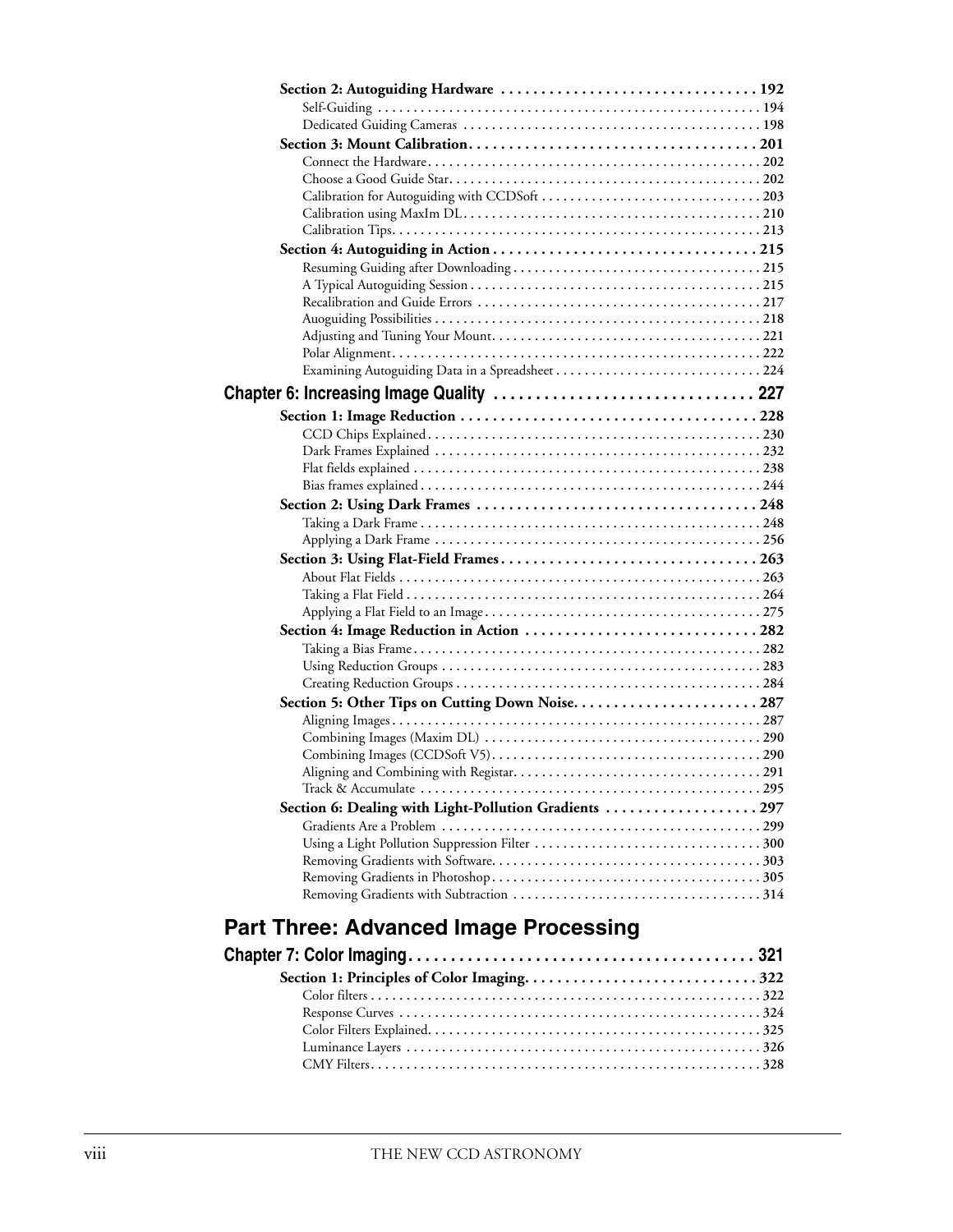| Chapter 8: Image Processing Fundamentals  365          |  |
|--------------------------------------------------------|--|
|                                                        |  |
|                                                        |  |
|                                                        |  |
|                                                        |  |
|                                                        |  |
|                                                        |  |
|                                                        |  |
|                                                        |  |
|                                                        |  |
|                                                        |  |
| Chapter 9: Image Processing for Celestial Objects  413 |  |
| Section 1: Processing Sun, Moon, and Planets  414      |  |
|                                                        |  |
|                                                        |  |
|                                                        |  |
|                                                        |  |
|                                                        |  |
|                                                        |  |
|                                                        |  |
|                                                        |  |
|                                                        |  |
|                                                        |  |
|                                                        |  |
|                                                        |  |
|                                                        |  |
|                                                        |  |
|                                                        |  |
|                                                        |  |
|                                                        |  |
|                                                        |  |
|                                                        |  |
|                                                        |  |
|                                                        |  |
|                                                        |  |
|                                                        |  |